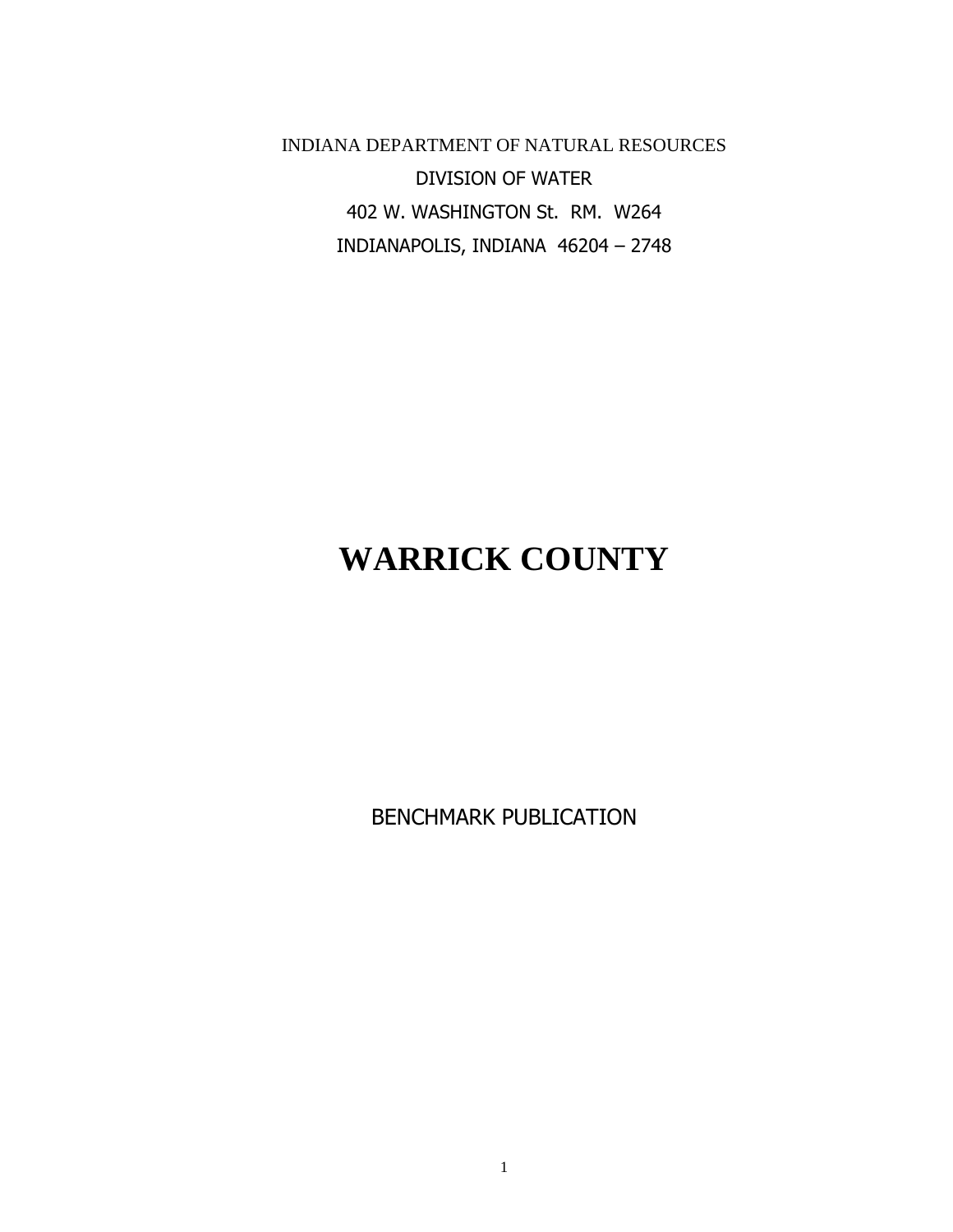## USC&GS BM N 316, 1965

In Warrick County, Elberfeld Quad., in the NW 1/4 of Section 20, T. 4 S., R. 9 W. 2<sup>nd</sup> P. M.; at Elberfeld; at the intersection of East Main Street and Front Street East, on the west side and across the street from a 6 bay Volunteer Fire Department building; set in top of a concrete post, 241 feet north of the centerline of the intersection of East Main Street and Front Street East, 75 feet southwest of a power pole, 48.5 feet west of the centerline of Front Street East, 27.7 feet east of the east most track of the railroad tracks, 19.3 feet northeast of the east end of a CMP, 11.3 feet northeast of a five-inch tree, about flush with the ground; a US Coast and Geodetic Survey BM tablet, stamped "N 316 1965".

2<sup>nd</sup> Order

449.248 feet N.G.V.D. 1929 448.864 feet N.A.V.D. 1988

136.931 meters N.G.V.D. 1929 136.814 meters N.A.V.D. 1988

# USDA BM A 63 3, 1940

In Warrick County, Elberfeld Quad., in the NW 1/4 of Section 20, T. 4 S., R. 9 W. 2<sup>nd</sup> P. M.; at Elberfeld; at the intersection of West Front Street and Sycamore Street; 92 feet east of the northeast corner of a white aluminum sided house, 60 feet west of the centerline of the main track of the railroad, 37 feet northwest of a manhole, 36 feet north of a power pole with light, 19 feet east of the centerline of the intersection of West Front Street and Sycamore Street; an United States Department of Agriculture Soil Conservation Service bench mark tablet, stamped "A 63 3 1940".

2<sup>nd</sup> Order

460.342 feet N.G.V.D. 1929 459.958 feet N.A.V.D. 1988

140.312 meters N.G.V.D. 1929 140.195 meters N.A.V.D. 1988

# USGS BM 37 WSM 1953

In Warrick County, Elberfeld Quad., in the NW 1/4 of Section 20, T. 4 S., R. 9 W. 2<sup>nd</sup> P. M.; at Elberfeld; at the intersection of East Front Street and East Main Street and railroad tracks; set in the southwest corner of a 5.5 foot by 6 foot concrete pad with manhole cover in the center, 35 feet south of the centerline of East Main Street, 29.5 feet west of the centerline East Front Street, 47 .7 feet east of the east rail of the railroad tracks, 9 feet south of a yellow fire hydrant, about level with the cross roads; a US Geological Survey bench mark tablet stamped "37 WSM 1958 445".

2<sup>nd</sup> Order

444.877 feet N.G.V.D. 1929 444.494 feet N.A.V.D. 1988

135.599 meters N.G.V.D. 1929 135.482 meters N.A.V.D. 1988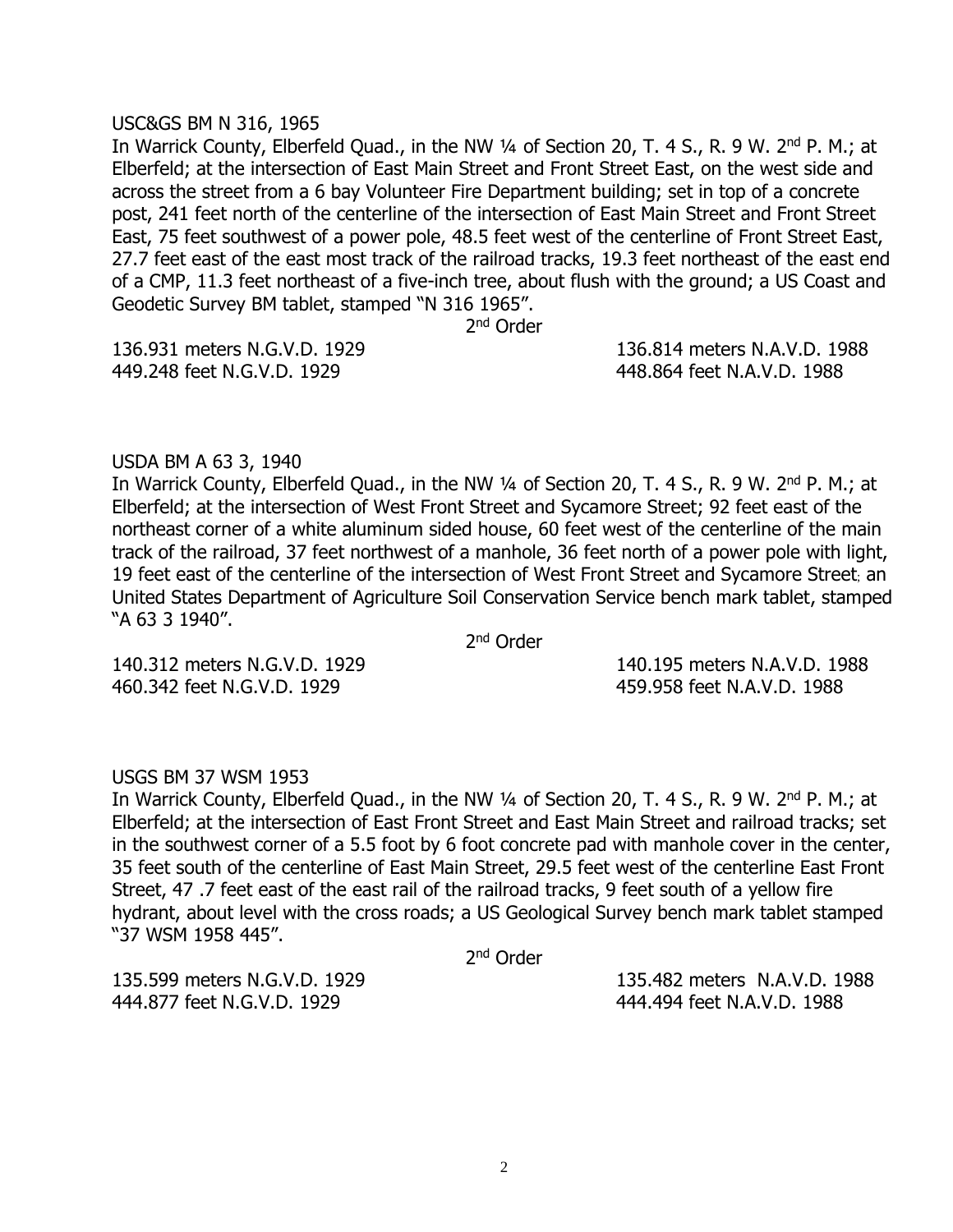# DNR TBM PIG 111, 1995

In Warrick County, Elberfeld Ouad., in the SE 1/4 of Section 20, T, 4 S., R, 9 W, 2<sup>nd</sup> P, M.; about 0.7 mile east of Elberfeld; in the SW ¼ of the T road intersection of 850 North Road and 1025 West Road (Susott Road); set in the south side of a power pole, 28 feet west of the centerline of 1025 West Road, 22 feet south of the centerline of 850 North Road, 18 feet east of the centerline of a drive, 48.5 feet west of a telephone rise box, about 1 foot above the ground; a railroad spike driven through an aluminum tag, stamped "PIG 111 1995".

2<sup>nd</sup> Order

455.229 feet N.G.V.D. 1929 454.845 feet N.A.V.D. 1988

# 138.754 meters N.G.V.D. 1929 138.637 meters N.A.V.D. 1988

# DNR BM PIG 10, 1995

In Warrick County, Elberfeld Quad., in the NE 1/4 of Section 21, T. 4 S., R. 9 W. 2<sup>nd</sup> P. M.; about 1.7 miles east of Elberfeld; at the southwest corner of the 875 North Road bridge over Pigeon Creek; set in the west end of the south concrete base of the guardrail, 16 feet south of the centerline of 875 North Road, 0.4 foot south of the north face of the concrete guardrail, about 0.9 foot above the ground; a Indiana Department of Natural Resources bench mark tablet, stamped "PIG 10 1995".

2<sup>nd</sup> Order

403.302 feet N.G.V.D. 1929 402.918 feet N.A.V.D. 1988

122.927 meters N.G.V.D. 1929 122.810 meters N.A.V.D. 1988

# DNR TBM PIG 112, 1995

In Warrick County, Elberfeld Quad., in the NE 1/4 of Section 21, T. 4 S., R. 9 W. 2<sup>nd</sup> P. M.; about 1.7 miles east of Elberfeld; at the northwest corner of the 875 North Road bridge over Pigeon Creek; set in the west corner of the north concrete guardrail, 17 feet north of the centerline of 875 North Road, 0.4 foot east of the west end concrete guardrail, 0.5 foot south of the north face of the guardrail, about 1.7 foot above the ground; a chiseled square.

2<sup>nd</sup> Order

123.172 meters N.G.V.D. 1929 123.055 meters N.A.V.D. 1988 404.106 feet N.G.V.D. 1929 403.722 feet N.A.V.D. 1988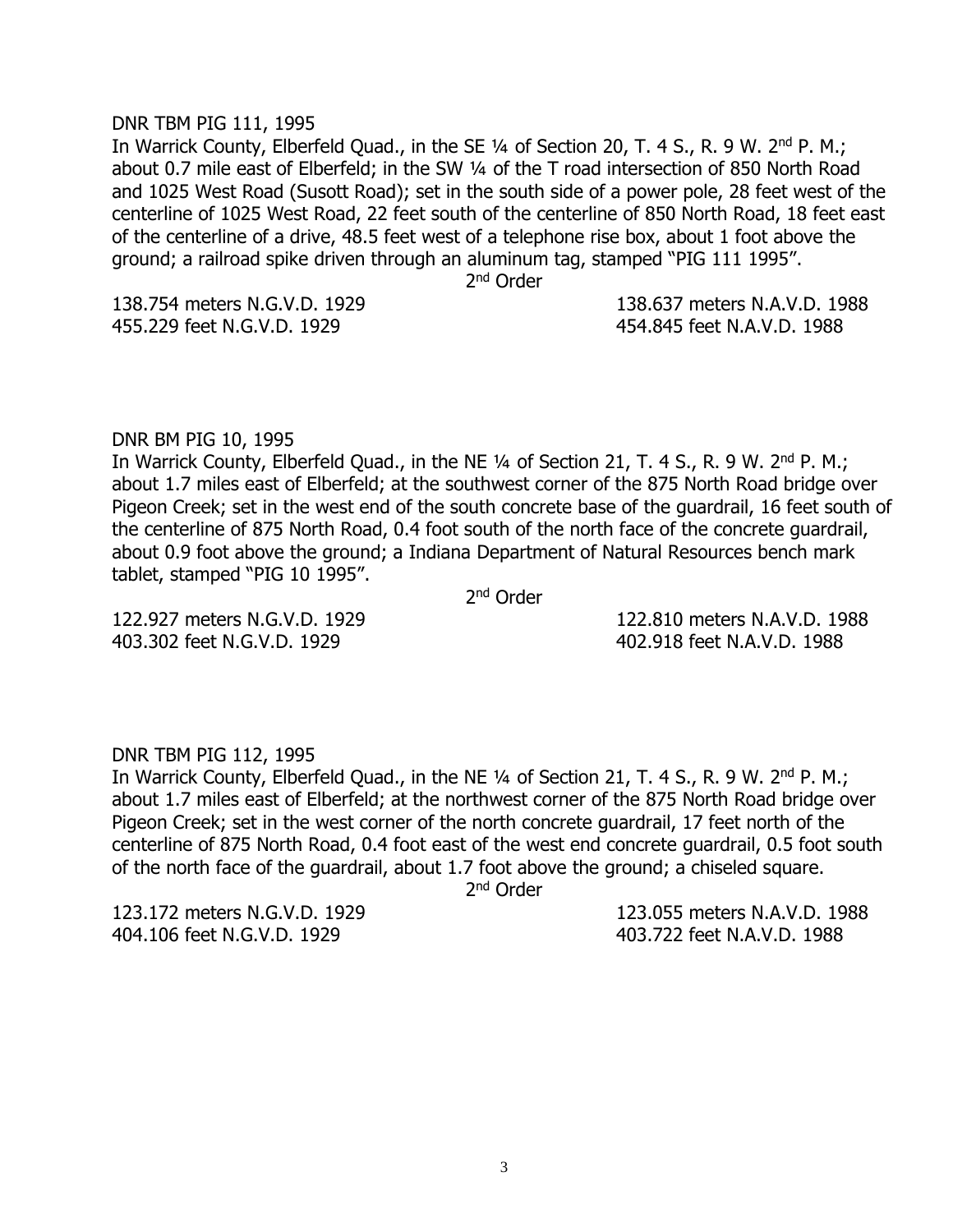#### DNR TBM PIG 9 1995

In Warrick County, Elberfeld Quad., in the SW 1/4 of Section 17, T. 4 S., R. 9 W. 2<sup>nd</sup> P. M.; about 0.8 miles northeast of Elberfeld; at the intersection of 925 North Road and the railroad tracks; in the northwest ¼ of the intersection; set in the east side of a power pole, 52.5 feet west of the centerline of the railroad tracks, 14.5 feet north of the centerline of 925 North Road, 17 feet west of a telephone junction box, 38.4 feet northwest of the west most railroad crossing sign, about 1.2 feet above the ground; a railroad spike driven (sideways) through an aluminum tag stamped "IDNR TBM PIG 9 1995".

2<sup>nd</sup> Order

446.782 feet N.G.V.D. 1929 446.398 feet N.A.V.D. 1988

136.179 meters N.G.V.D. 1929 136.062 meters N.A.V.D. 1988

#### SHCOI BM V 420 WARR

In Warrick County, Elberfeld Quad., in the SW 1/4 of Section 17, T. 4 S., R. 9 W. 2<sup>nd</sup> P. M.; about 0.9 mile northeast of Elberfeld; at the east bound I 64 bridge over the railroad; set in the northwest headwall of the east bound lanes of the bridge, 20 feet north of the centerline of east bound I 64, 0.9 foot south of the north face of the headwall, 0.35 foot east of the west face of the headwall; a State Highway Commission of Indiana bench mark tablet, stamped "V 420 WARR 469.075".

2<sup>nd</sup> Order

469.121 feet N.G.V.D. 1929 468.737 feet N.A.V.D. 1988

142.988 meters N.G.V.D. 1929 142.871 meters N.A.V.D. 1988

# IDOT BM V 421 WARR

In Warrick County, Elberfeld Quad., in the NE 1/4 of Section 16, T. 4 S., R. 9 W. 2<sup>nd</sup> P. M.; about 2 miles northeast of Elberfeld; at the east bound I 64 bridge over Pigeon Creek and Wabash and Erie Canal; set in the center of the northwest headwall of the east bound lanes bridge, 20 feet north of the centerline of east bound I 64, 0.7 foot south of the north face of headwall, 5.5 feet east of the west face of headwall; a State Highway Commission of Indiana bench mark tablet stamped "V 421 WARR 406.66".

2<sup>nd</sup> Order

123.970 meters N.G.V.D. 1929 123.853 meters N.A.V.D. 1988 406.725 feet N.G.V.D. 1929 406.341 feet N.A.V.D. 1988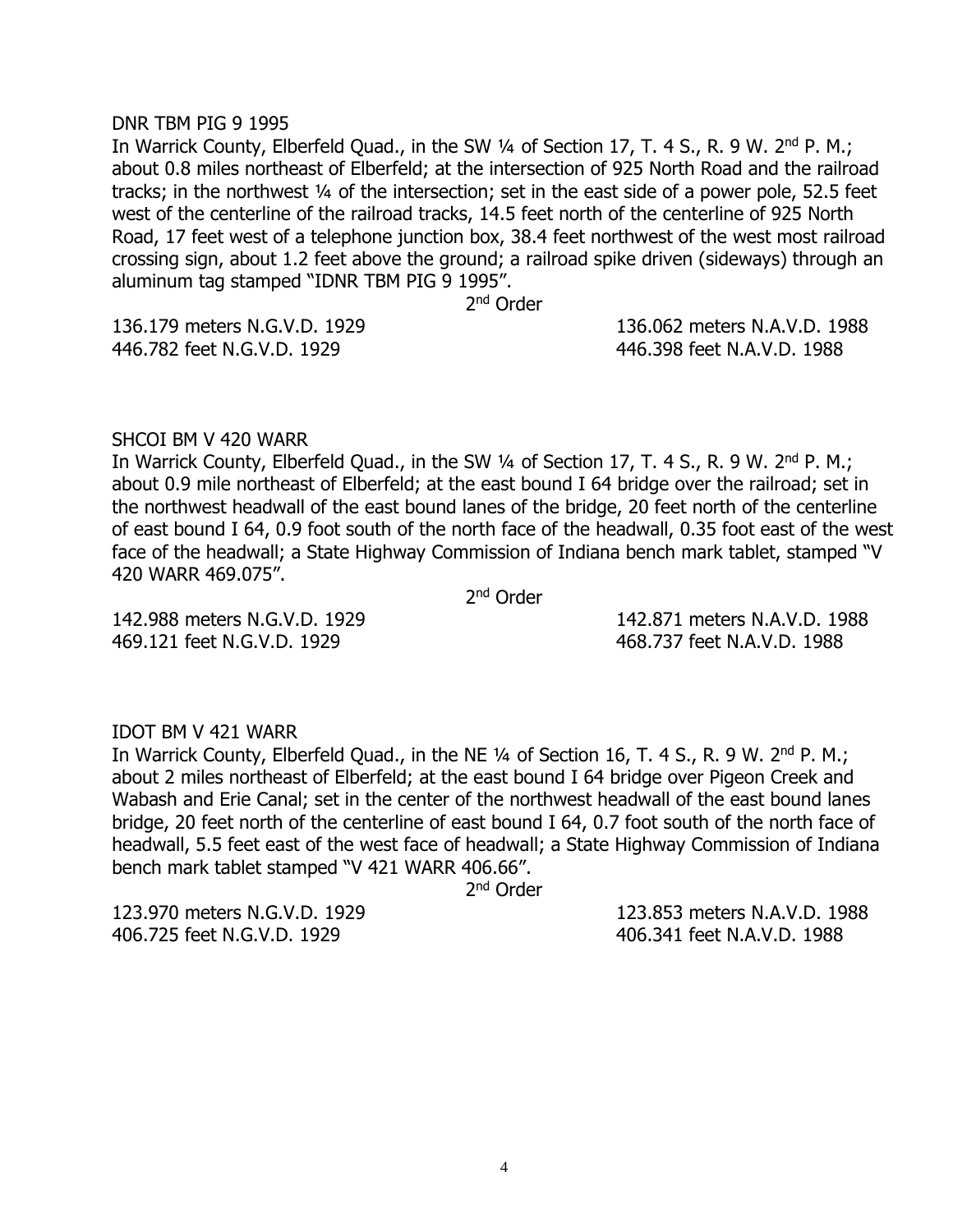#### IDOT BM V 465 WARR

In Warrick County, Elberfeld Quad., in the NE 1/4 of Section 16, T. 4 S., R. 9 W. 2<sup>nd</sup> P. M.; about 2 miles northeast of Elberfeld; at the west bound I 64 bridge over Pigeon Creek and Wabash and Erie Canal; set in the southeast headwall of the bridge; 20 feet south of the centerline of west bound I 64, 0.65 foot north of the south face of the headwall, 5.8 feet west of the east face of the headwall; a State Highway Commission of Indiana bench mark, tablet stamped "V 465 WARR 407.07".

2<sup>nd</sup> Order

124.093 meters N.G.V.D. 1929 123.967 meters N.A.V.D. 1988 407.128 feet N.G.V.D. 1929 406.744 feet N.A.V.D. 1988

DNR TBM PIG 8, 1995

In Warrick County, Elberfeld Quad., in the NE 1/4 of Section 17, T. 4 S., R. 9 W. 2<sup>nd</sup> P. M.; about 1.1 miles northeast of Elberfeld; in the northeast ¼ of the intersection 950 North Road and the railroad tracks; set in the west side of a power pole, 49 feet east of the centerline of the railroad tracks, 36.7 feet east of the east most railroad crossing sign, 20.5 feet north of the centerline of 950 North Road, about 1.3 feet above the ground; a railroad spike driven through an aluminum tag, stamped "PIG 8 1995".

2<sup>nd</sup> Order

437.770 feet N.G.V.D. 1929 437.381 feet N.A.V.D. 1988

133.433 meters N.G.V.D. 1929 133.314 meters N.A.V.D. 1988

# IDOH BM V 815 87

In Warrick County, Elberfeld Quad, in the SW 1/4 of Section 4, T. 4 S., R. 9 W., 2<sup>nd</sup> P. M.; about 2.6 miles north - northeast of Elberfeld; at the State Road 68 bridge over Pigeon Creek; set in the top of the west end of north concrete guardrail of the bridge, 24 feet north of the centerline of State Road 68, 0.8 foot east of the west end of the north concrete guardrail, 0.4 foot south of the north face of concrete guardrail, 0.5 foot north of the north face of a metal "I" beam guardrail support post, 2.8 foot above the highway; a Indiana Department of Highways bench mark tablet, stamped "V 815 87 408.37".

2<sup>nd</sup> Order

408.357 feet N.G.V.D. 1929 407.954 feet N.A.V.D. 1988

124.467 meters N.G.V.D. 1929 124.345 meters N.A.V.D. 1988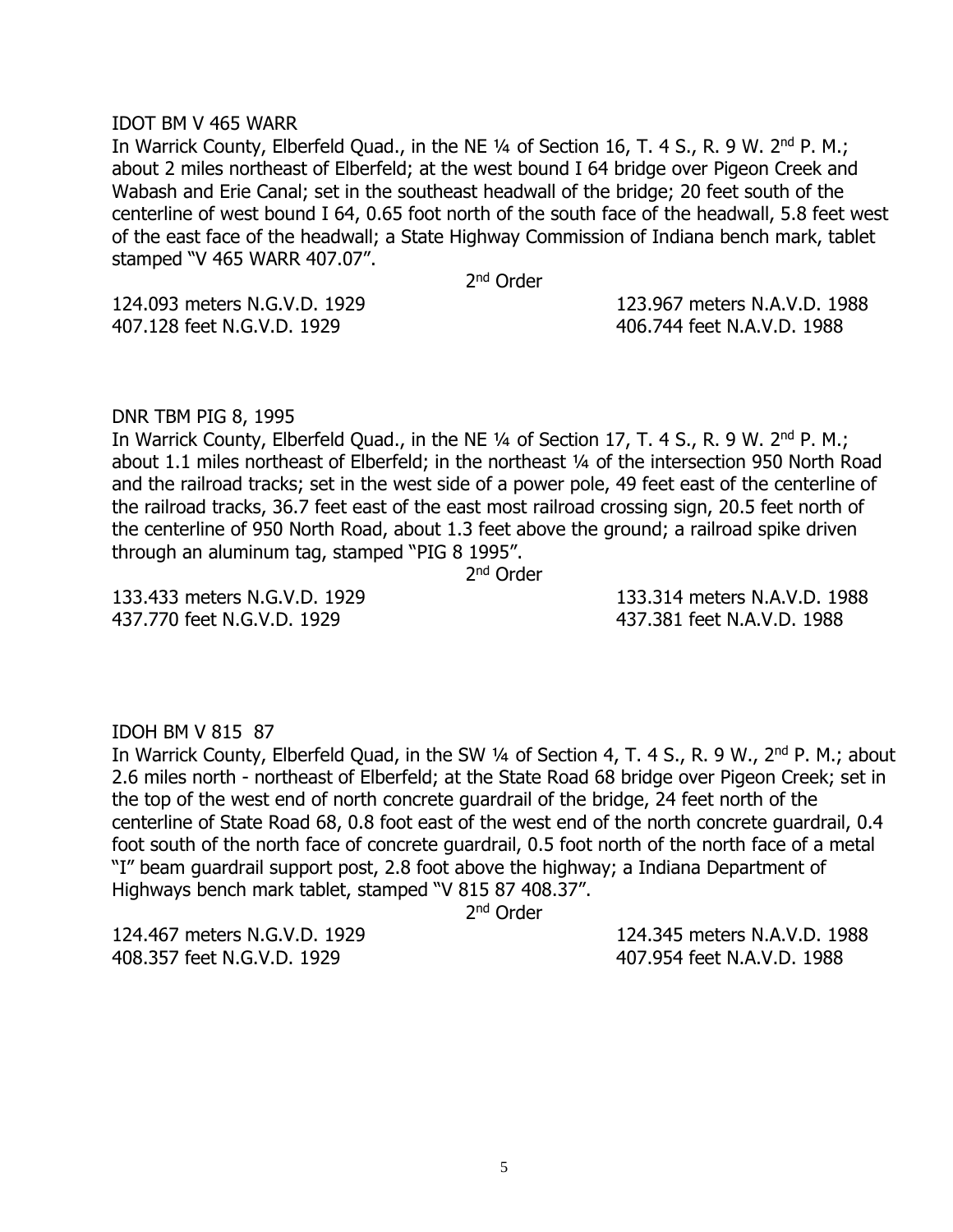#### USC&GS BM L 59, 1934

In Warrick County, Elberfeld Quad., in the SW 1/4 of Section 4, T. 4 S., R. 9 W., 2<sup>nd</sup> P. M.; about 2.7 miles northeast of Elberfeld; at the small railroad bridge over Pigeon Creek north of State Road 68; set in the top of the northwest end of the northwest concrete abutment of the railroad bridge, 5.7 feet northwest of the northwest rail of railroad tracks, about 0.5 foot below the tracks; a U.S. Coast and Geodetic Survey BM tablet, stamped "L 59 1934".

1 st Order

123.404 meters N.G.V.D. 1929 123.285 meters N.A.V.D. 1988 404.868 feet N.G.V.D. 1929 404.478 feet N.A.V.D. 1988

# USC&GS BM 120.2, 1934

In Warrick County, Elberfeld Quad., in the SW 1/4 of Section 4, T. 4 S., R. 9 W., 2<sup>nd</sup> P. M.; about 2.7 miles northeast of Elberfeld; at the small railroad bridge over Pigeon Creek north of State Road 68; set in the top of the southeast end of the northeast concrete headwall of railroad bridge. 5 feet southeast of the southeast rail of the railroad tracks, 2.6 feet west of the east face of the concrete headwall, 0.9 feet north of the south face of the concrete headwall, about 0.5 foot below the tracks; a round headed bolt.

1 st Order

404.920 feet N.G.V.D. 1929 404.517 feet N.A.V.D. 1988

123.420 meters N.G.V.D. 1929 123.297 meters N.A.V.D. 1988

NGS BM K 356, 1986

In Warrick County, Elberfeld Quad, in the NW 1/4 of Section 7, T. 4 S., R. 9 W. 2<sup>nd</sup> P.M.; about 0.5 mile north of Wheatonville; in the SE ¼ of the intersection of State Road 57 and State Road 68; set inside a five-inch logo cap, 169 feet east of the centerline of State Road 57, 43 feet south of the centerline of State Road 68, 63.3 feet west of the centerline of a private drive leading south, 2.3 feet south of a utility pole, 1 foot west of a fence, driven 11.5 feet into the ground; a metal rod with "K 356 1986" stamped on the rim.

1 st Order

431.855 feet N.G.V.D. 1929 431.469 feet N.A.V.D. 1988

131.630 meters N.G.V.D. 1929 131.512 meters N.A.V.D. 1988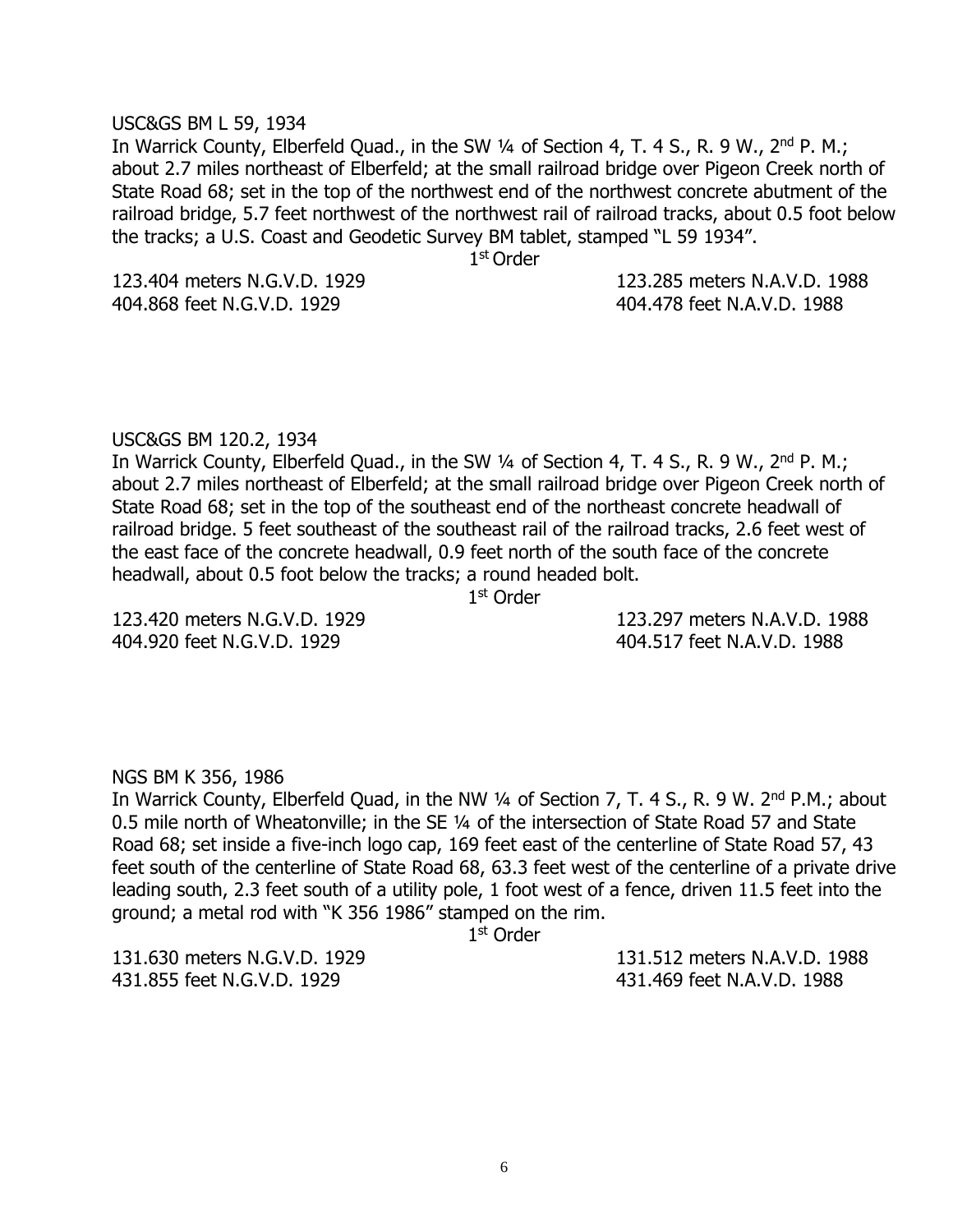# DNR TBM WARR 1, 2000

In Warrick County, Elberfeld Quad, in the NW 1/4 of Section 8, T. 4 S., R. 9 W., 2<sup>nd</sup> P. M.; about 0.75 miles northeast of Wheatonville; in the southwest 1/4 of the intersection of State Road 68 and North Street Road; set in the north side of power pole # HD 68/1, 68.5 feet south of the centerline of State Road 68, 24.5 feet east of the centerline of North Street Road, 21.5 feet southeast of a metal "STOP" sign post, about 2 feet above the level of the road, 1 foot above the ground; a railroad spike driven through an aluminum tag, stamped "WARR 1 2000".

2<sup>nd</sup> Order

436.615 feet N.G.V.D. 1929 436.221 feet N.A.V.D. 1988

133.081 meters N.G.V.D. 1929 132.960 meters N.A.V.D. 1988

# IDOH BM V 814 87

In Warrick County, Elberfeld Quad, in the SE 1/4 of Section 5, T. 4 S., R. 9 W., 2<sup>nd</sup> P. M.; about 2.6 miles northeast of Elberfeld; at the State Road 68 bridge over a small unnamed tributary to Pigeon Creek; set in the top of the northwest concrete abutment of bridge, 24.5 feet north of the centerline of State Road 68, 3.7 feet east of the west end of abutment, 6.2 feet west of the east end of abutment, 0.8 foot north of the north face of north concrete guardrail, 0.7 foot south of the north face of abutment, level with the top of the concrete bridge deck; a Indiana Department of Highways bench mark tablet stamped "V 814 87 410.40".

2<sup>nd</sup> Order

410.414 feet N.G.V.D. 1929 410.013 feet N.A.V.D. 1988

125.095 meters N.G.V.D. 1929 124.972 meters N.A.V.D. 1988

# DNR TBM PIG 306, 1997

In Warrick County, Elberfeld Quad, in the SW 1/4 of Section 5, T. 4 S., R. 9 W., 2<sup>nd</sup> P. M.; about 2.4 mile north of Elberfeld; in the northeast ¼ of the intersection of State Road 68 and Saw Mill Road (1075 West Road); set in the west side of power pole # 662-226, 62.5 feet north of the centerline of the State Road 68, 16.5 feet east of the centerline of Saw Mill Road, 57.4 feet northeast of a telephone cable riser box, 2.4 feet south of a Highway Right of Way marker, 1.8 feet above the ground; a railroad spike driven through an aluminum tag, stamped "PIG 306 1997".

3 rd Order

437.315 feet N.G.V.D. 1929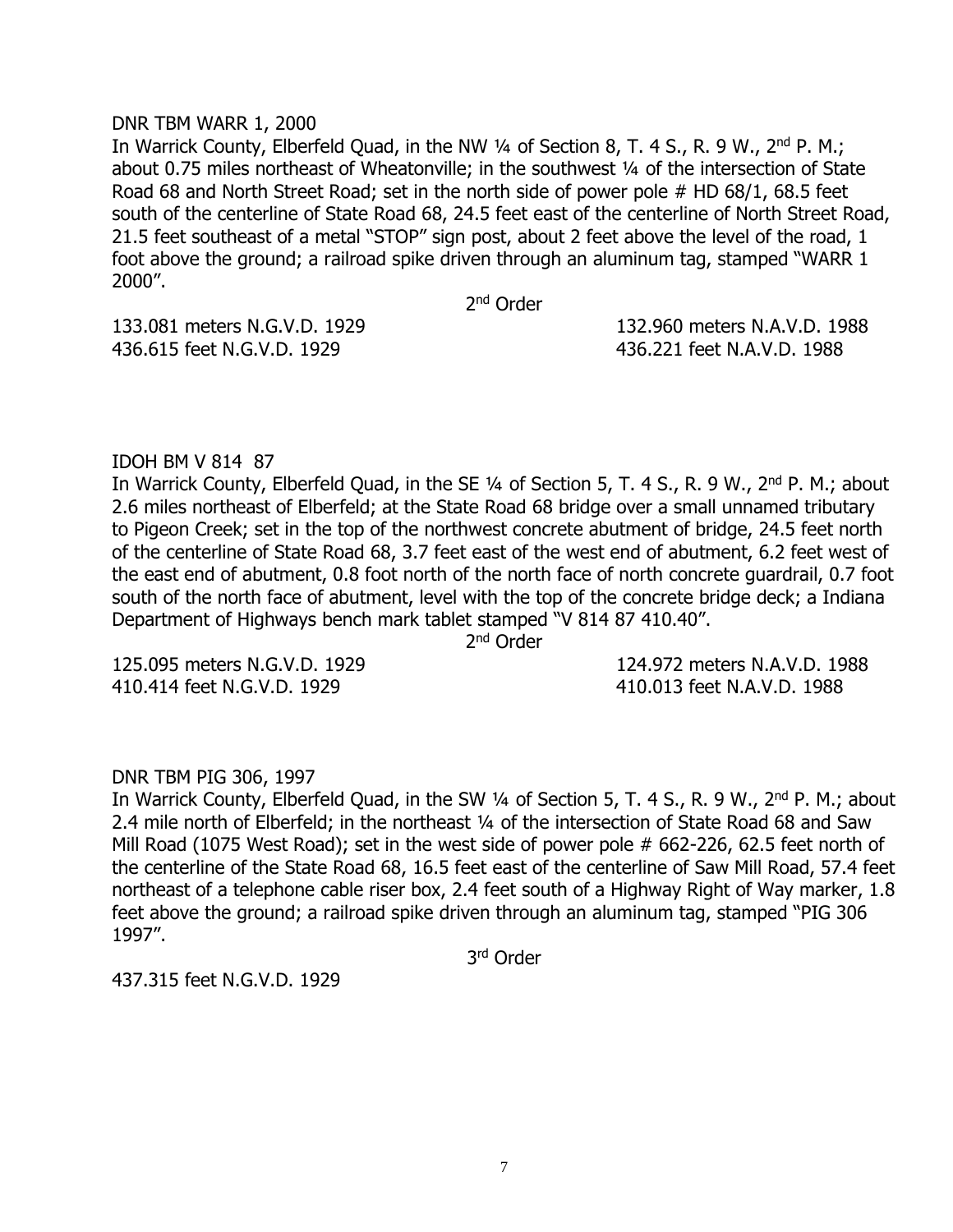# DNR TBM PIG 206 1997

In Gibson County, Elberfeld Quad, in the NE 1/4 of Section 1, T. 4 S., R. 10 W., 2<sup>nd</sup> P. M.; about 3 mile northwest of Elberfeld; in the southwest ¼ of the "T" road intersection of 550 East Road and 1050 South Road (Gibson/Warrick County Line Road); set in the north side of power pole # "89 7", 29.3 feet south of the centerline of 1050 South Road, 23.8 feet west of the extended centerline of 550 East Road, 23.6 feet southwest of a road sign post, about 1.7 feet above the ground; a railroad spike driven through an aluminum tag, stamped "IDNR TBM PIG 206 1997".

2<sup>nd</sup> Order

414.325 feet N.G.V.D. 1929 413.934 feet N.A.V.D. 1988

126.286 meters N.G.V.D. 1929 126.167 meters N.A.V.D. 1988

USC & GS BM 209

In Warrick County, Daylight Quad., in the SE 1/4 of Section 5, T. 6 S., R. 9 W., 2<sup>nd</sup> P. M.; about 1.7 miles southwest of Baugh City; in the southwest ¼ of the intersection of South 50 Road and West 1025 Road; set in top of a concrete post, 29.3 feet south of the centerline of South 50 Road, 21.2 feet west of the centerline of West 1025 Road, 1.8 feet southeast of power pole # D 1967, about 0.6 foot below the road surface, level with the ground; a U.S. Coast and Geodetic Survey State Survey bench mark tablet, stamped "209 384".

3 rd Order

384.222 feet N.G.V.D. 1929

USGS UE 388

In Warrick County, Daylight Quad., in the SE 1/4 of Section 32, T. 5 S., R. 9 W., 2<sup>nd</sup> P. M.; about 1.4 miles southwest of Baugh City; set in the top of the northwest concrete wingwall of the West 1025 Road bridge over Pigeon Creek, 19 feet west of the centerline of West 1025 Road, 0.7 foot west of the concrete guardrail, 0.8 foot south of the north face of the concrete wingwall, 0.9 foot north of the south face of the wingwall; a chiseled cross.

3 rd Order

387.911 feet N.G.V.D. 1929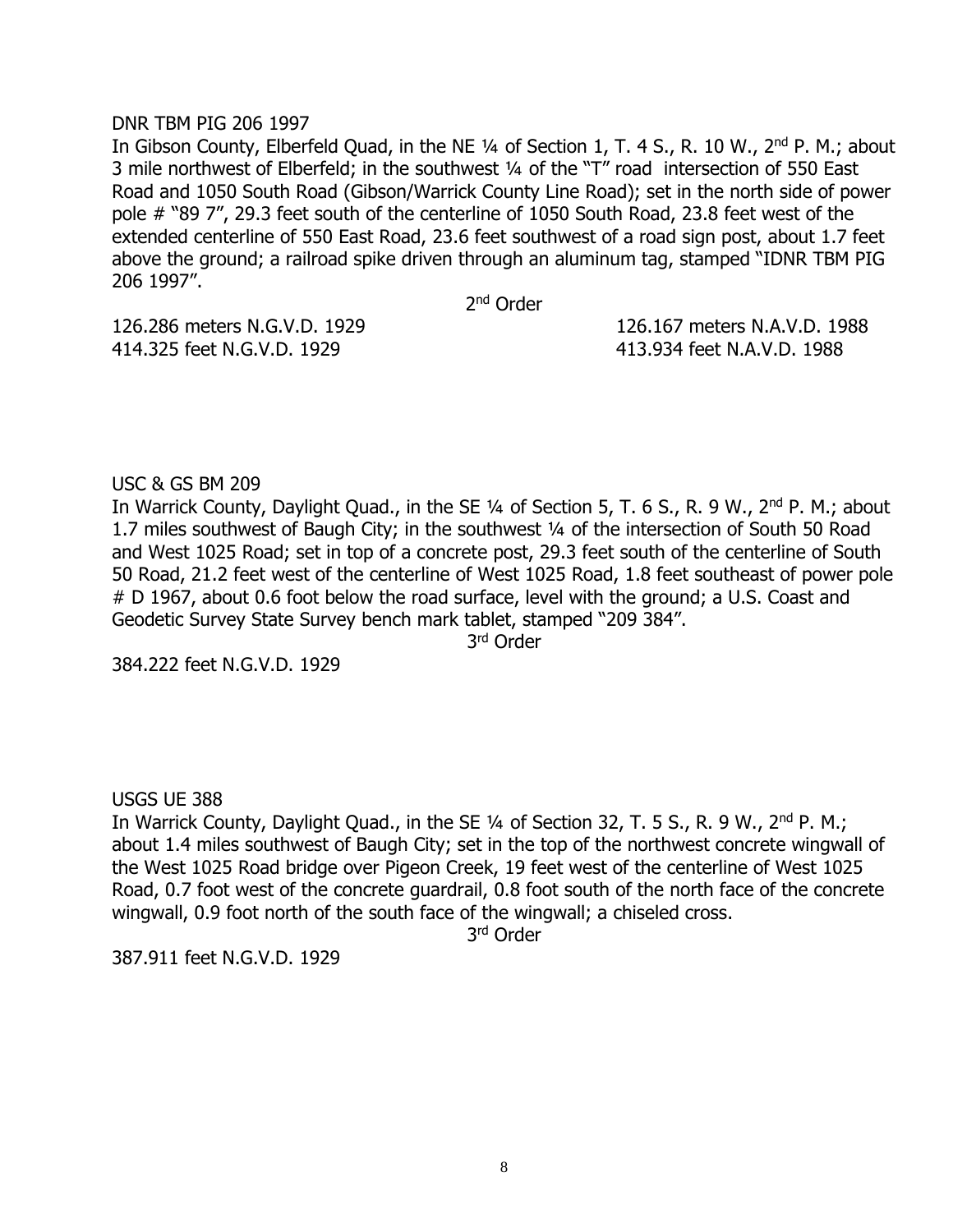# USC&GS STEVEN AZIMUTH 1945

In Warrick County, Daylight Quad., in the NE 1/4 of Section 32, T. 5 S., R. 9 W., 2<sup>nd</sup> P. M.; about 1.4 miles west of Baugh City; in the southwest ¼ of the "T" road intersection of West 1025 Road and North 50 Road; set in the top of a concrete post, 50 feet south of the centerline of North 50 Road, 25 feet west of the centerline of West 1025 Road, about 1 foot higher than the cross roads; a U.S. Coast and Geodetic Survey Azimuth Mark tablet, stamped "STEVEN 1945".

3 rd Order

433.408 feet N.G.V.D. 1929

# USC&GS STEVEN 1945

In Warrick County, Daylight Quad., near the center of Section 32, T. 5 S., R. 9 W., 2<sup>nd</sup> P. M.; about 1.6 miles west of Baugh City; about 0.25 mile generally west along North 50 Road from its "T" road intersection with West 1025 Road; set in the top of concrete post, 36 feet south of the centerline of North 50 Road, 40 feet west of the centerline of a private drive; a U.S. Coast and Geodetic Survey Triangulation Station tablet, stamped "STEVEN 1945".

3 rd Order

438.886 feet N.G.V.D. 1929

# IDOT BM (stamping unreadable)

In Warrick County, Daylight Quad., in the NE 1/4 of Section3, T. 6 S., R. 9 W., 2<sup>nd</sup> P. M.; about 1.1 miles south of Baugh City; at the State Road 62 bridge over Weinsheimer Ditch; set in the top of the northwest concrete bridge abutment, 18 feet north of the centerline of State Road 62, 0.7 foot south of the north face of concrete bridge abutment, 0.1 foot west of the concrete guardrail, about 0.4 foot below the road surface; a State Highway Commission of Indiana bench mark tablet, with unreadable stamping.

3 rd Order

385.027 feet N.G.V.D. 1929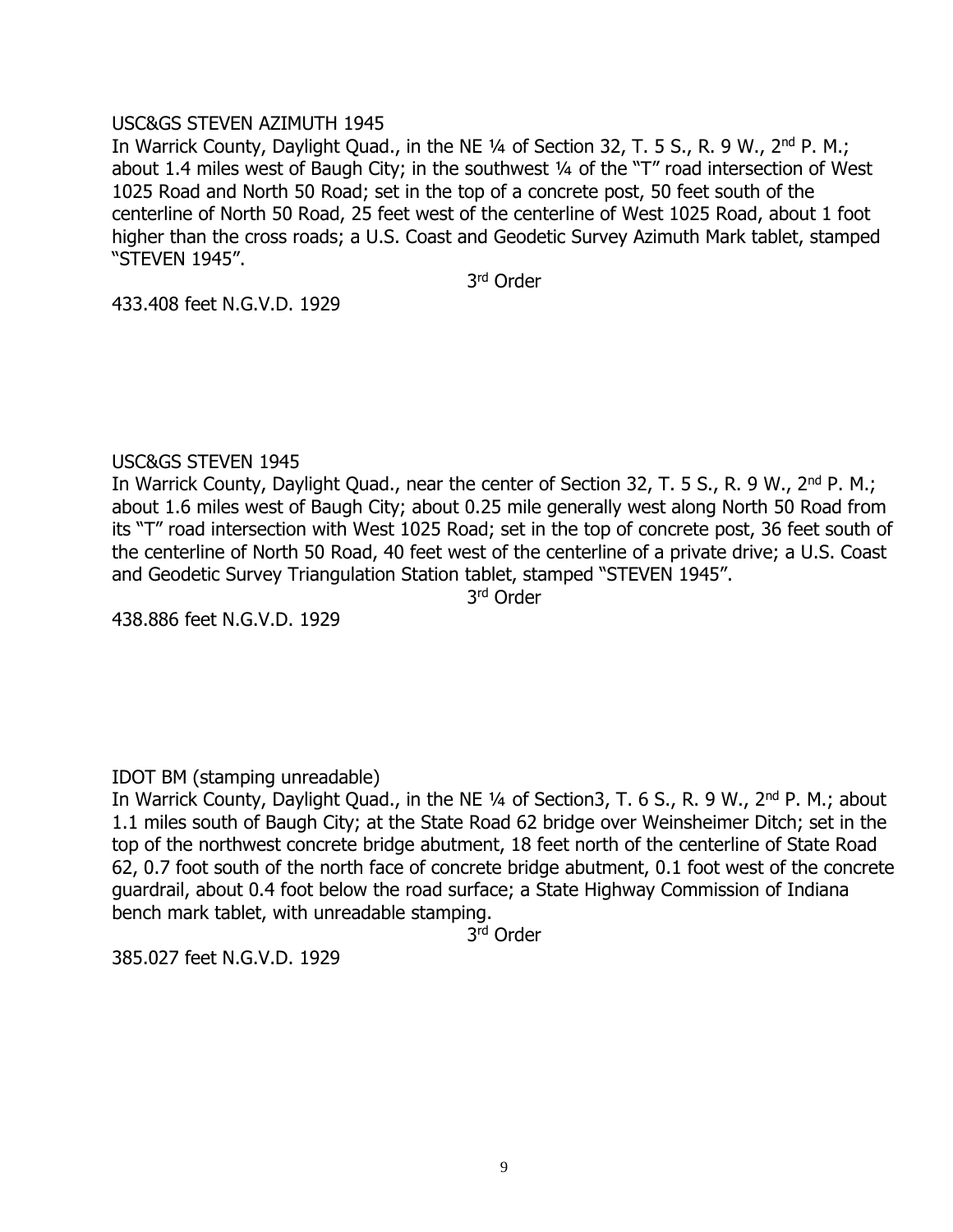# DNR TBM PIG 13, 1995

In Warrick County, Daylight Quad., in the NE 1/4 of Section 34, T. 5 S., R. 9 W., 2<sup>nd</sup> P. M.; about 1.5 miles west of Chandler; near the North 50 Road bridge over Pigeon Creek; set in the north side of a power pole, about 600 feet east along North 50 Road from the east bank of Pigeon Creek, 17 feet south of the centerline of North 50 Road, 37.5 feet west of a fence corner post, 4.5 feet west of the end fence post, 10.2 feet southeast of 4-inch X 4-inch post, about 1.1 feet above the ground; a railroad spike through an aluminum tag, stamped "IDNR TBM PIG 13 1995".

3 rd Order

383.307 feet N.G.V.D. 1929

# DNR TBM PIG 133, 1995

In Warrick County, Daylight Quad., in the SE 1/4 of Section 35, T. 5 S., R. 9 W., 2<sup>nd</sup> P. M.; about 1 miles west of Chandler; about 0.5 mile west along North 50 Road from its intersection with West 700 Road; set in the north side of the western most of double power poles, 40.7 feet south of the centerline of North 50 Road, 23.5 feet southeast of a small power pole # "176", about 0.8 foot above the ground; a railroad spike driven through an aluminum tag, stamped "IDNR TBM PIG 133 1995".

3 rd Order

386.771 feet N.G.V.D. 1929

# DNR TBM PIG 14, 1995

In Warrick County, Daylight Quad., in the SW 1/4 of Section 36, T. 5 S., R. 9 W., 2<sup>nd</sup> P. M.; about 0.5 mile west of Chandler; in the southeast 1/4 of the intersection of North 50 Road and West 700 Road; set in the west side of a power pole # 81 250, 53 feet south of the centerline of North 50 Road, 22.8 feet south of a fire hydrant, 20 feet east of the centerline of West 700 Road, 14.6 feet south of a "STOP" sign post, about 0.7 foot above the ground; a railroad spike driven through an aluminum tag, stamped "IDNR TBM PIG 14 1995".

3 rd Order

392.294 feet N.G.V.D. 1929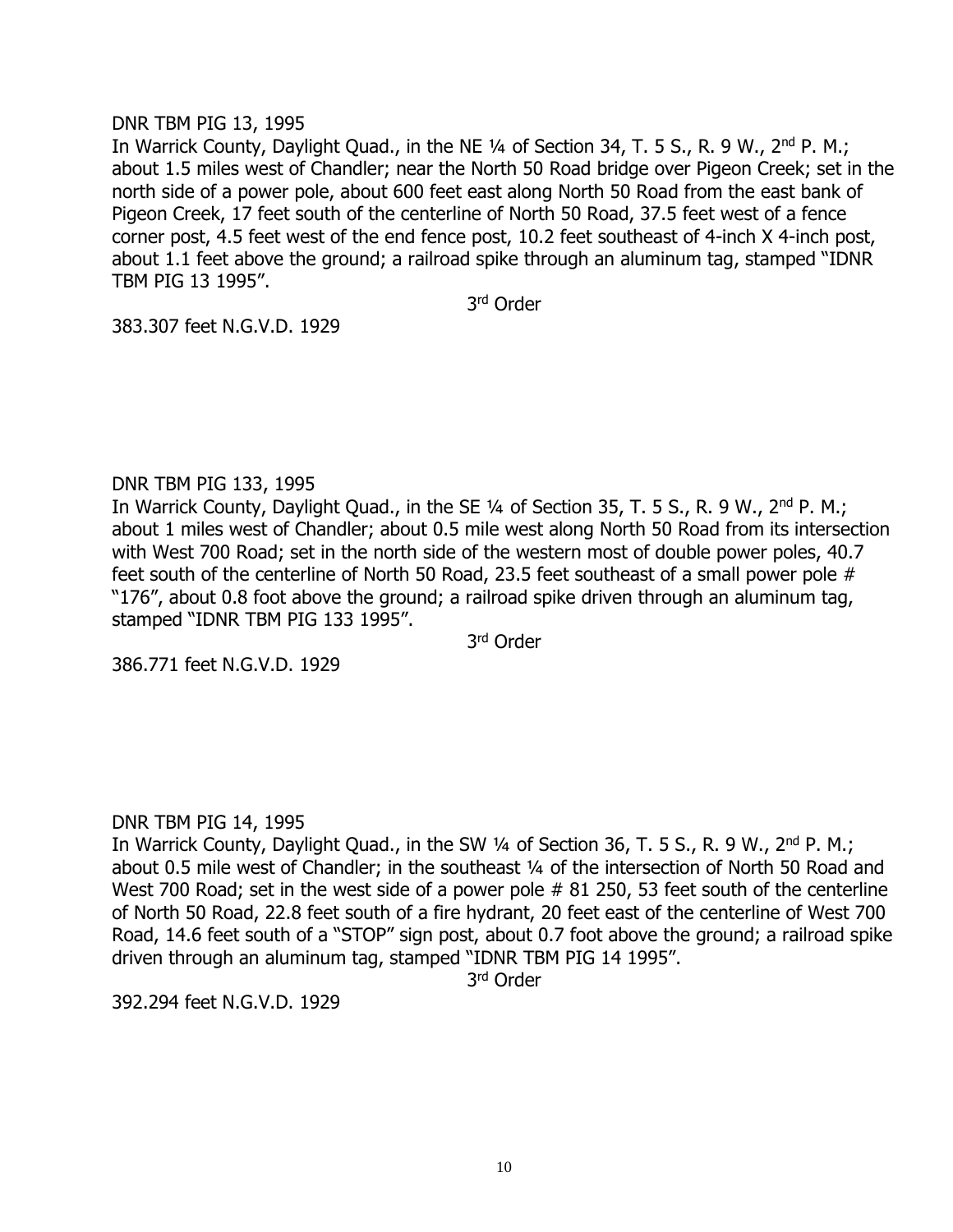# USGS UE

In Warrick County, Booneville Quad., in the NE 1/4 of Section 36, T. 5 S., R. 9 W., 2<sup>nd</sup> P. M.; at Chandler; in the northeast ¼ of the intersection of State Road 62 and State Street; set on the top of and near the center of north concrete headwall of a culvert under State Road 62, 69 feet east of the centerline of State Street, 24 feet north of the centerline of State Road 62, 31 feet southeast of a "HUCK'S" sign post, 1 foot north of concrete curb; a chiseled cross.

3 rd Order

412.330 feet N.G.V.D. 1929

# USGS BM 56 WSM

In Warrick County, Booneville Quad., in the SE 1/4 of Section 36, T. 5 S., R. 9 W., 2<sup>nd</sup> P. M.; at Chandler; in the southeast ¼ of the intersection of the railroad tracks and State Street; set in the top of a concrete post, in a bunch of shrubs, 90 feet north of the centerline of Washington Street, 35 feet east of the centerline of State Street, 18.5 feet south of the south rail of the tracks, 9.7 feet east of steel railroad crossing caution light, about 0.5 foot above the ground; a U.S. Geological Survey bench mark tablet, stamped "56 WSM".

3 rd Order

421.092 feet N.G.V.D. 1929

# DNR TBM PIG 7, 1995

In Warrick County, Daylight Quad., in the SE 1/4 of Section 10, T. 5 S., R. 9 W., 2<sup>nd</sup> P. M.; about 0.3 mile southwest of Millersburg; at the southwest end of the Boonville New Harmony Road bridge over Pigeon Creek; set on the top of the south concrete curb, 13.5 feet south of the centerline of Boonville New Harmony Road, 9.2 feet east of the west end of the south concrete curb, 5.8 feet west of the east face of concrete guardrail, 0.5 foot north of the north face of concrete guardrail, about 0.8 foot above the road surface; a chiseled triangle.

3 rd Order

395.638 feet N.G.V.D. 1929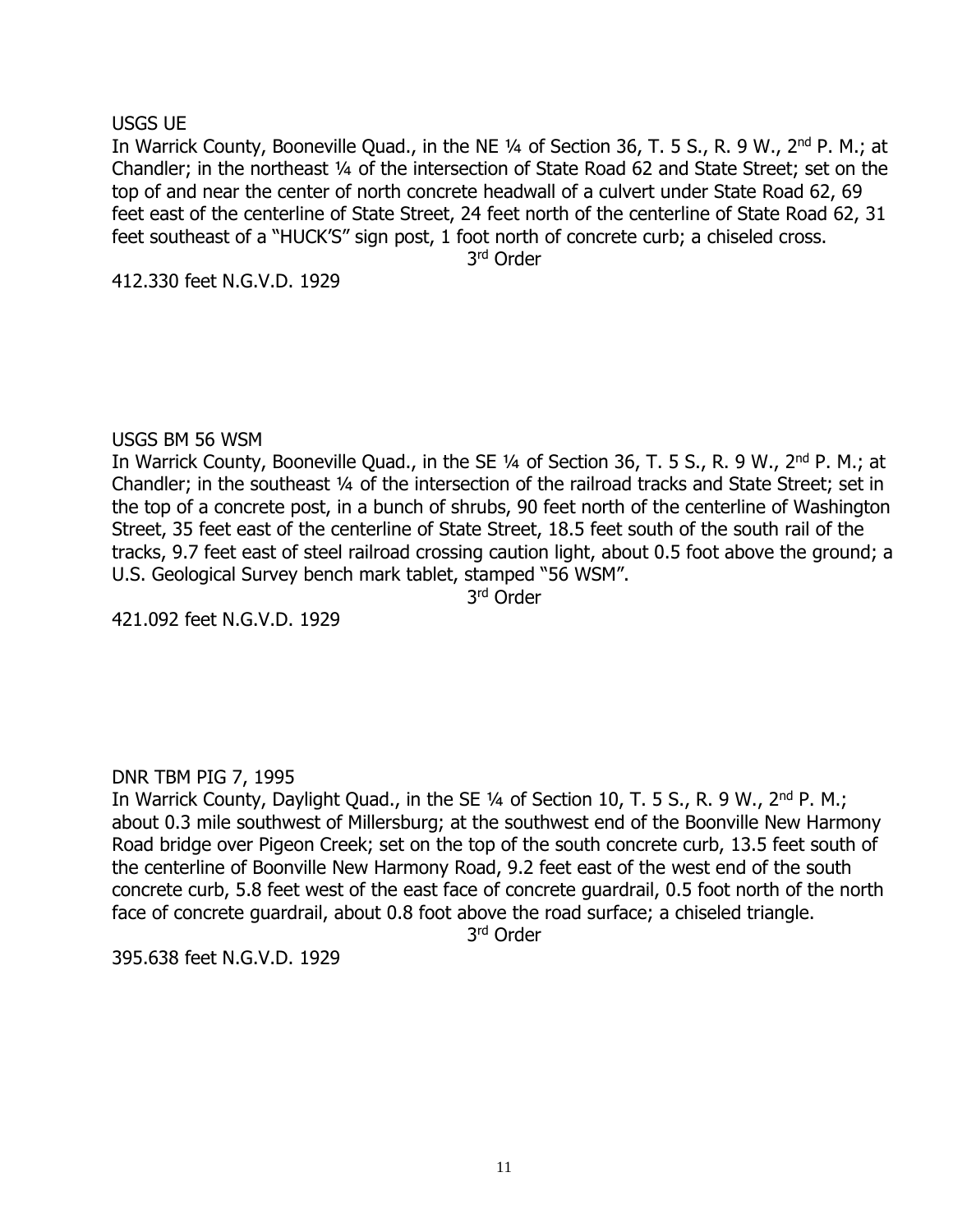# DNR TBM PIG 12, 1995

In Warrick County, Daylight Quad., in the SE 1/4 of Section 9, T. 5 S., R. 9 W., 2<sup>nd</sup> P. M.; about 3.7 miles east of Daylight; in the southeast ¼ of the intersection of Boonville New Harmony Road and West 950 Road (Trautvetter Road); set in the north side of a power pole, 23.5 feet south of the centerline of Boonville New Harmony Road, 40.5 feet east of the centerline of West 950 Road, 32 feet northeast of "STOP" sign post, 45.6 feet southwest of a "ROAD CLOSED 1.7 MILE" sign post, 80 feet southeast of "STOP" sign and road sign post, about 1.2 feet above the ground; a railroad spike driven through an aluminum tag, stamped "IDNR TBM PIG 12 1995".

3 rd Order

425.903 feet N.G.V.D. 1929

# DNR TBM PIG 11, 1995

In Warrick County, Daylight Quad., in the SE 1/4 of Section 4, T. 5 S., R. 9 W., 2<sup>nd</sup> P. M.; about 4 miles northeast of Daylight; at the southeast ¼ of the curved intersection of North 550 Road and West 950 Road (Trautvetter Road); set in the northwest side of a power pole, 59.7 feet south of a green cable riser box, 51.6 feet south of a "GODEKE N 550" sign post, 17 feet southeast of the centerline of the curved intersection of the roads, 64.2 feet northeast of the north most green mailbox post in a row of 9 mail boxes (post is between mailbox 9588 & 9577), 2 feet northwest of a fence line, about 1 foot above the ground; a railroad spike driven through an aluminum tag, stamped "IDNR TBM PIG 11 1995".

3 rd Order

468.885 feet N.G.V.D. 1929

# DNR TBM 1-05484

In Warrick County, Daylight Quad., in the NW 1/4 of Section 4, T. 5 S., R. 9 W., 2<sup>nd</sup> P. M.; about 4 miles northeast of Daylight; at the northwest 1/4 of the curved intersection of North 550 Road and West 950 Road (Trautvetter Road), at the south end of the New Master Lake Dam; set in the east side of power pole # 73/521, 71 feet west of the centerline of New Master Lake Dam, 38 feet southwest of the southwest corner of the spillway structure, about 0.7 foot above the ground; a railroad spike driven through an aluminum tag, stamped "DNR TBM 1-005484".

3 rd Order

470.322 feet N.G.V.D. 1929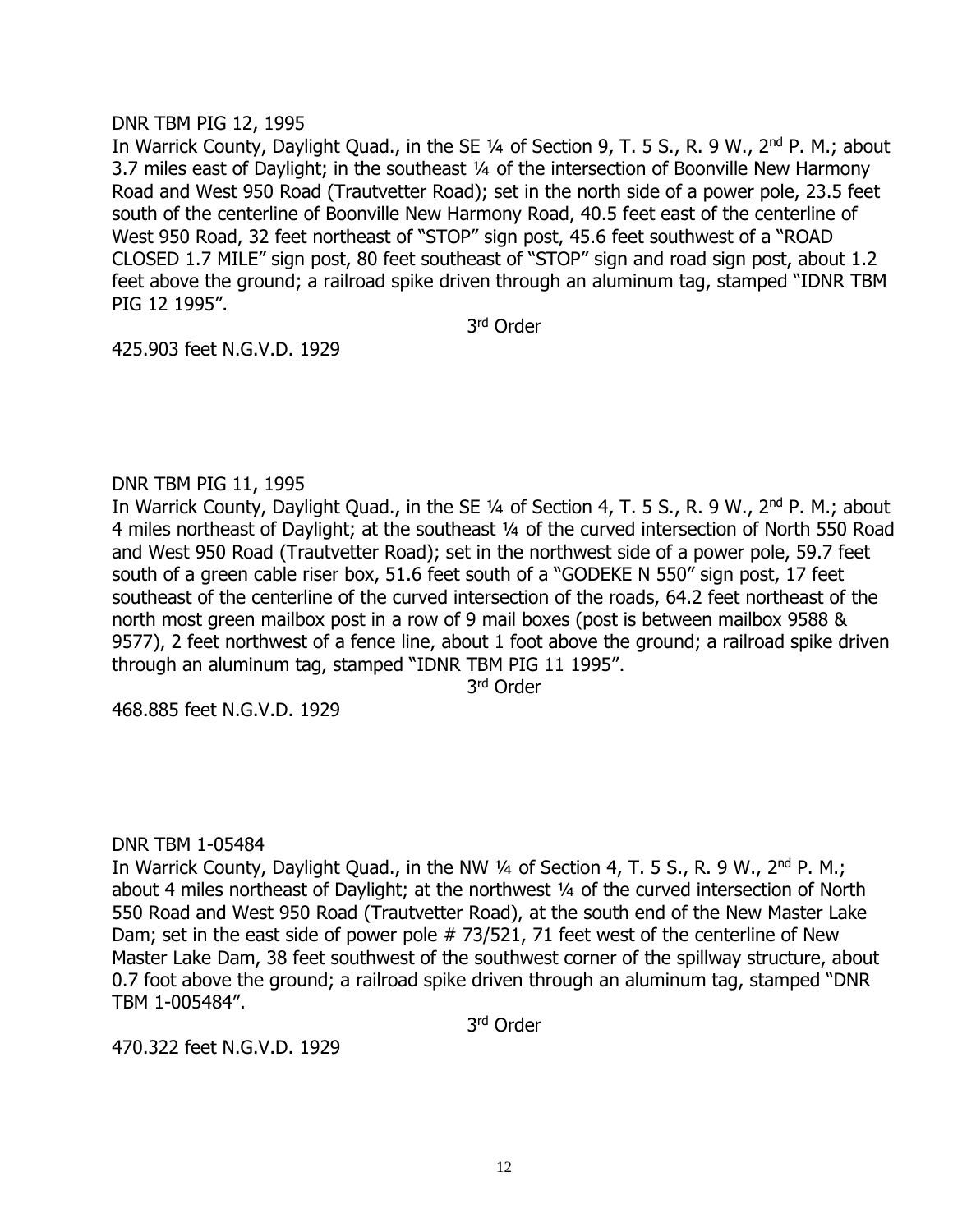# IDNR TBM 2-05484

In Warrick County, Daylight Quad., in the NE 1/4 of Section 4, T. 5 S., R. 9 W., 2<sup>nd</sup> P. M.; about 4 miles northeast of Daylight; at the NW ¼ of the curved intersection of North 550 Road and West 950 Road (Trautvetter Road), at the south end of the New Master Lake Dam; set in the north side of a 15 inch diameter Sycamore tree, 48 feet east of the centerline of New Master Lake Dam, 90 feet east of the southeast corner of the spillway structure on the upstream side of the dam, about 0.8 foot above the ground; a railroad spike driven through an aluminum tag, stamped "DNR TBM 1-05484".

3 rd Order

466.262 feet N.G.V.D. 1929

# USGS BM 39 WSM 1958

In Warrick County, Daylight Quad., in the SE 1/4 of Section 33, T. 4 S., R. 9 W., 2<sup>nd</sup> P. M.; about 4.5 miles northeast of Daylight; in the northwest ¼ of the intersection of North 600 Road and West 930 Road; set in the top of a concrete post, 35 feet west of the intersection of the roads, 35 feet north of the intersection of the roads, about 7 feet above the cross roads; a U.S. Geological Survey bench mark tablet, stamped "39 WSM 1958 439".

3 rd Order

438.735 feet N.G.V.D. 1929

# DNR TBM WILLOW 1, 1996

In Warrick County, Newburgh Quad., in the NW 1/4 of Section 33, T. 6 S., R. 9 W., 2<sup>nd</sup> P. M.; about 1.4 miles northwest of Newburgh; in the southwest ¼ of the "T" road intersection of West 950 Road and South 500 Road; set in the west side of power pole # "8916", 23.1 feet south of the centerline of South 500 Road, 38.4 feet southeast of the centerline intersection of Willow Pond Ditch and South 500 Road, 48.8 feet south of a power pole in a yard, about 1.1 feet above the ground; a railroad spike driven through an aluminum tag, stamped "DNR TBM WILLOW 1 1996".

3 rd Order

390.617 feet N.G.V.D. 1929 390.325 feet N.A.V.D. 1988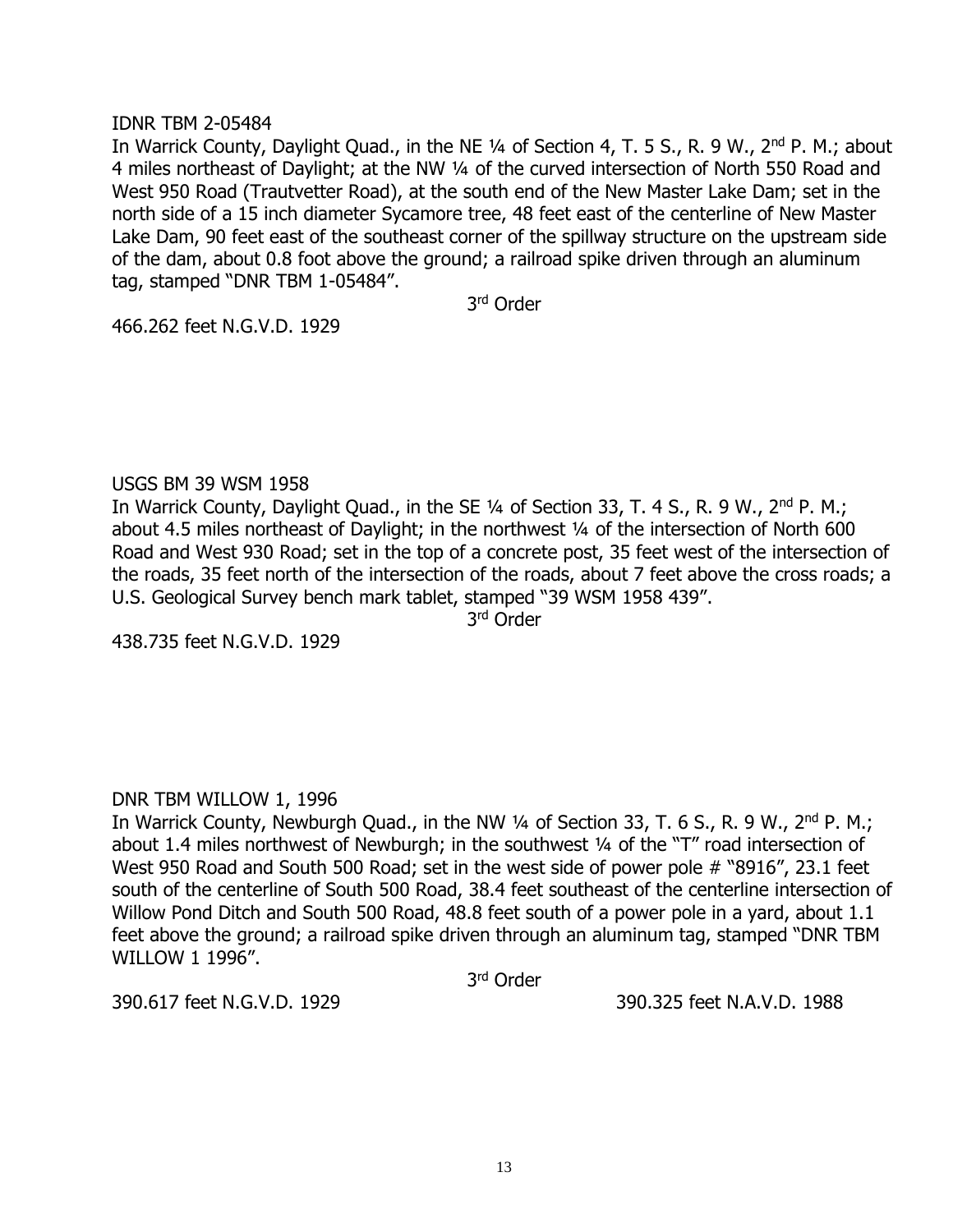# DNR TBM WILLOW 2, 1996

In Warrick County, Newburgh Quad., in the NW 1/4 of Section 33, T. 6 S., R. 9 W., 2<sup>nd</sup> P. M.; about 1.6 miles northwest of Newburgh; near the northeast corner of the intersection of West 1000 Road and the Willow Pond Ditch CMP under the road; set in the south side of a power pole # "W 79-378", 40.5 feet north of the north end aluminum guardrail, 17.1 feet east of the centerline of West 1000 Road, 2.6 feet southeast of a gas line riser pole, about 1.2 feet above the ground; a railroad spike driven through an aluminum tag, stamped "DNR TBM WILLOW 2 1996".

3 rd Order

391.854 feet N.G.V.D. 1929 391.562 feet N.A.V.D. 1988

# DNR TBM WILLOW 3, 1996

In Warrick County, Newburgh Quad., in the SE 1/4 of Section 32, T. 6 S., R. 9 W., 2<sup>nd</sup> P. M.; about 1.7 miles northwest of Newburgh; near the southeast corner of the State Road 662 bridge over Willow Pond Ditch; set in the north side of a power pole # "Y65190" with 3 transformers, 30 feet south of State Road 662, 9.1 feet southwest of the east end of south guardrail, 19.4 feet west of the centerline of a driveway, about 0.9 foot above the ground; a railroad spike driven through an aluminum tag, stamped "DNR TBM WILLOW 3 1996".

3 rd Order

390.059 feet N.G.V.D. 1929 389.767 feet N.A.V.D. 1988

DNR TBM WILLOW 4, 1996 In Warrick County, Newburgh Quad., in the SE 1/4 of Section 32, T. 6 S., R. 9 W., 2<sup>nd</sup> P. M.; about 1.7 miles west of Newburgh; at the Bourbon Street bridge over Willow Pond Ditch; set in the northwest corner of the north concrete headwall of the bridge, 31.5 feet north of the centerline of Bourbon Street, 6.8 feet west of the centerline of Willow Pond Ditch, 0.3 foot south of the north face of concrete headwall; a chiseled triangle.

3 rd Order

387.477 feet N.G.V.D. 1929 387.185 feet N.A.V.D. 1988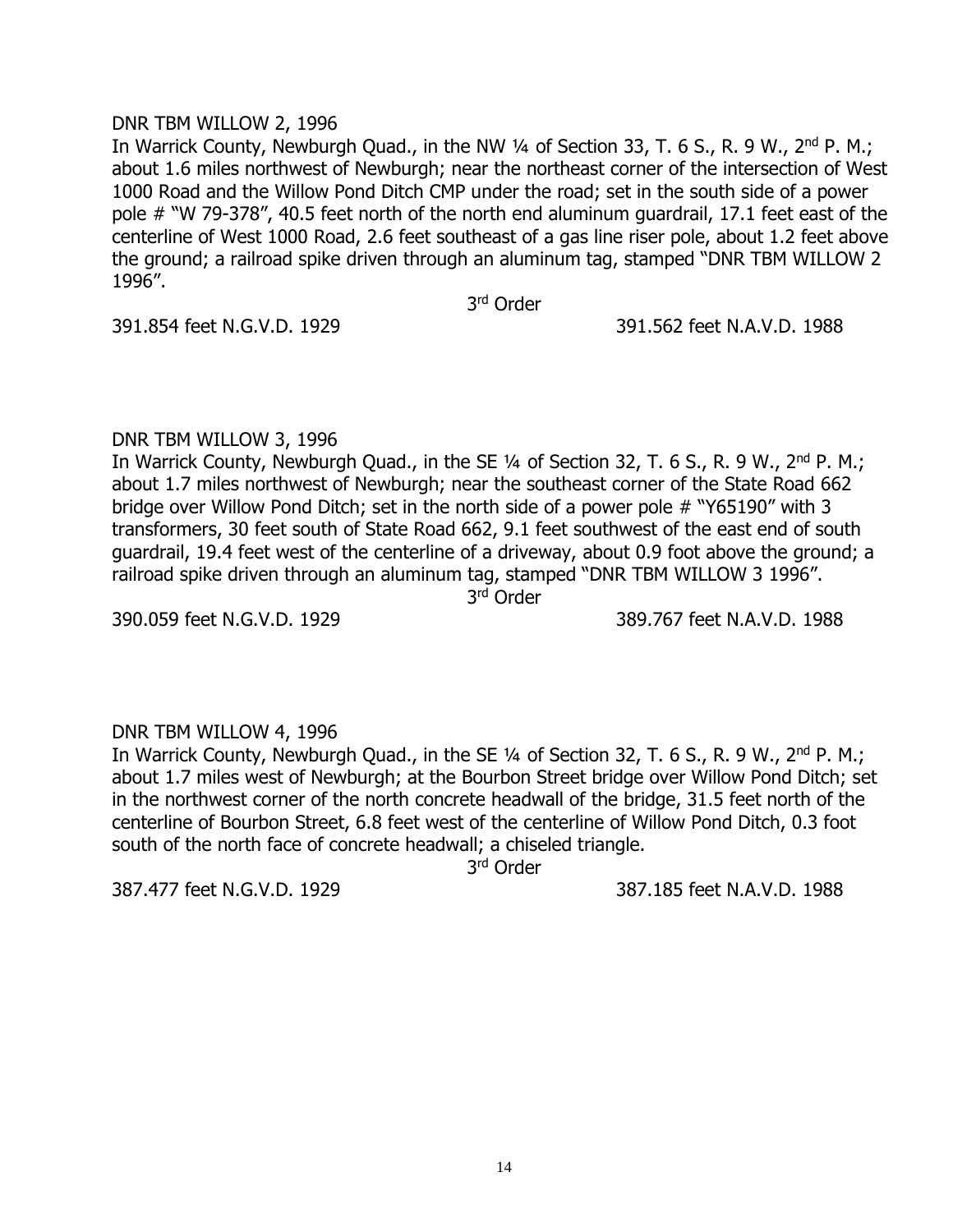# DNR TBM WILLOW 5, 1996

In Warrick County, Newburgh Quad., in the SE 1/4 of Section 32, T. 6 S., R. 9 W., 2<sup>nd</sup> P. M.; about 1.8 miles west of Newburgh; at the Morningside Drive bridge over Willow Pond Ditch near the west side of the Tudor Manor Apartments; set in the top of the northeast wingwall of the bridge, about 0.1 mile north of South 600 Road (Pollack Ave.) along Morningside Drive, 21 feet east of the centerline of Morningside Drive, 5 feet east of the guardrail, 14 feet north of the centerline of Willow Pond Ditch, about 1.2 feet below the road; a chiseled triangle.

3 rd Order

# 384.812 feet N.G.V.D. 1929 384.520 feet N.A.V.D. 1988

# DNR TBM WILLOW 6, 1996

In Warrick County, Newburgh Quad., in the NE 1/4 of Section 5, T. 7 S., R. 9 W., 2<sup>nd</sup> P. M.; about 1.9 miles west of Newburgh; near the southeast corner of the South 600 Road (Pollack Avenue) bridge over Willow Pond Ditch; about 0.1 mile west along South 600 Road from its intersection with Morningside Drive; set in the north side of a power pole #92-194, about 150 feet southeast of the entrance to "NEWBURGH HEALTH CARE", 25.2 feet south of the centerline of South 600 Road, 96 feet east of the centerline of the culvert, 46 feet southeast of a bridge sign, about 1.5 feet above the ground; a railroad spike driven through an aluminum tag, stamped "DNR TBM WILLOW 6 1996".

3 rd Order

389.524 feet N.G.V.D. 1929 389.232 feet N.A.V.D. 1988

# DNR TBM WILLOW 7, 1996

In Warrick County, Newburgh Quad., in the SW 1/4 of Section 32, T. 6 S., R. 9 W., 2<sup>nd</sup> P. M.; about 2.2 miles west of Newburgh; in the southeast ¼ of the intersection of South 600 Road (Pollack Avenue) and West 1075 Road; set in top of the northeast corner of concrete floodgate for Willow Pond Ditch, about 120 feet east of the intersection of South 600 Road (Pollack Avenue) and West 1075 Road, 37 feet south of the centerline of South 600 Road, 25 feet east of a steel guardrail, 18 feet south of a steel guardrail, about 0.9 foot above the road surface; a chiseled triangle.

3 rd Order

386.497 feet N.G.V.D. 1929 386.205 feet N.A.V.D. 1988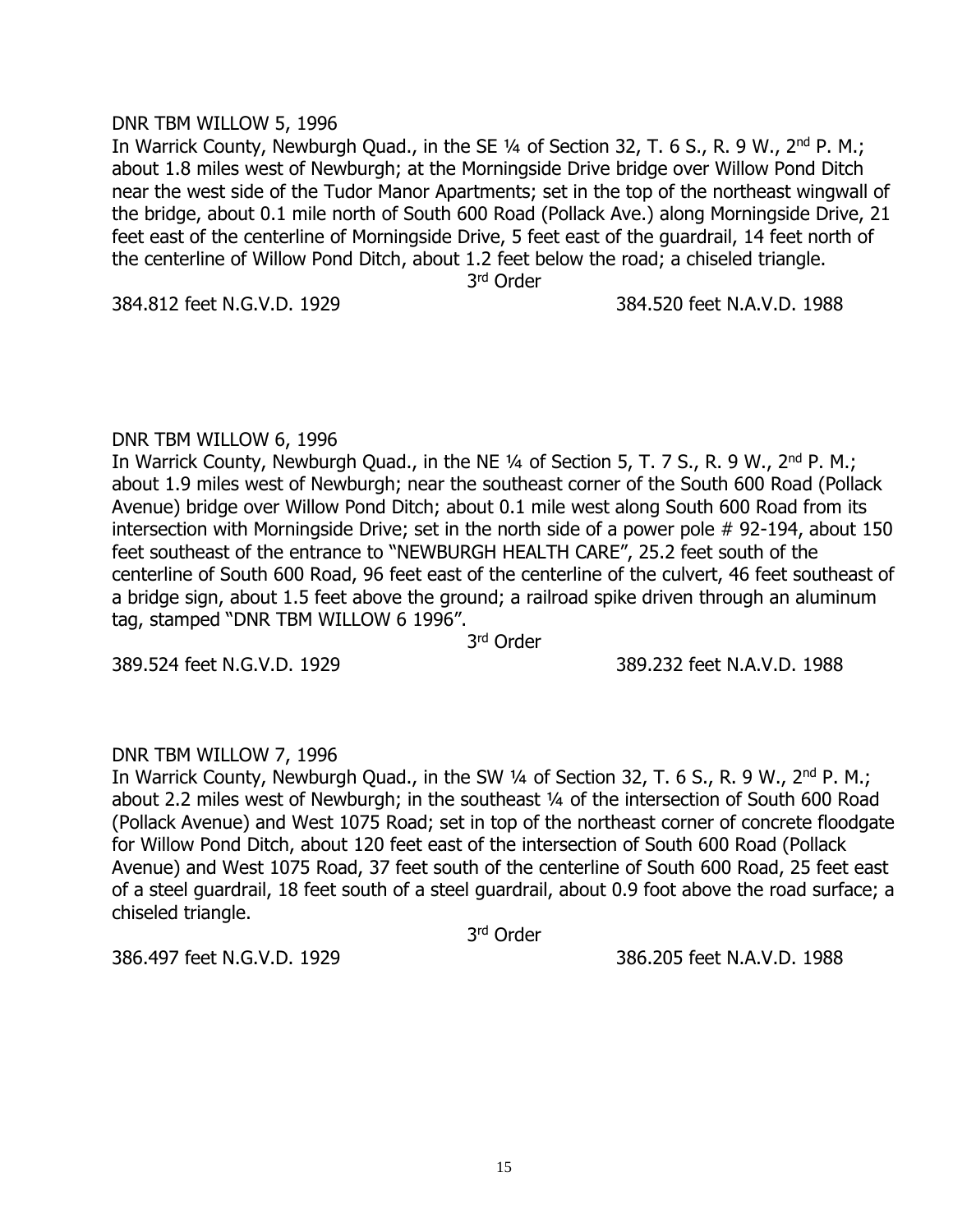# IDOT BM 39 34 9

In Warrick County, De Gonia Springs Quad., in the NW 1/4 of Sec. 25, T. 5 S., R. 7 W., 2<sup>nd</sup> P.M.; about 2.5 miles east of the town of De Gonia Springs; at the Hendrickson Road (East 525 Road) Bridge over Little Pigeon Creek; 500 feet south of the intersection of S.R. 161 and Hendrickson Road; set at the right downstream concrete abutment; 15.2 feet downstream of the centerline of Hendrickson Road; 0.5 feet streamward from the landward edge of the right downstream abutment; 0.5 feet downstream from the upstream edge of right downstream abutment; 0.5 feet upstream from the downstream edge of right downstream abutment; a tablet stamped "IDOT 39 34 9". 392.88 feet NAVD 1988 INCORS 2011 Geoid12A 393.22 feet NGVD 1988 Corpscon 6.0.1

# IDNR TBM LPC 1 2016

In Warrick County, De Gonia Springs Quad., in the NE 1/4 of Sec. 35, T. 5 S., R. 7 W., 2<sup>nd</sup> P.M.; about 2 miles northeast of the town of Ash Iron Springs; at the County Road 50 N. / Maxville Road Bridge over Little Pigeon Creek; 0.3 miles east of the intersection of County Road 425 E & County Road 50 N; set on right upstream concrete abutment; 15.3 feet upstream of centerline of County Road 50 N / Maxville Road; 0.5 feet streamward of landward edge of concrete abutment; 0.5 feet downstream of upstream concrete abutment; 0.5 feet upstream of downstream concrete abutment; IDNR TBM LPC 1 2016; a chiseled triangle. 398.08 feet NAVD 1988 INCORS 2011 Geoid12A 398.40 feet NGVD 1988 Corpscon 6.0.1

# SHCI BM V296 SPR

In Warrick County, De Gonia Springs Quad., in the SE 1/4 of Sec. 10, T. 6 S., R. 7 W., 2<sup>nd</sup> P.M.; about 2 miles south – southeast from the town of Ash Iron Springs; at the State Road 161 concrete bridge over Little Pigeon Creek; set at left downstream corner of bridge on top of sidewalk at the end of concrete guard rail; 18.3 feet downstream from centerline of road; 1.0 feet streamward from landward end of concrete sidewalk; 0.6 feet downstream from upstream end of concrete sidewalk; set on upstream side of concrete guard rail at far end; same height as concrete sidewalk; a SHCI BM tablet stamped, "V 296 SPR".

391.84 feet NAVD 1988 INCORS 2011 Geoid12A

392.16 feet NGVD 1988 Corpscon 6.0.1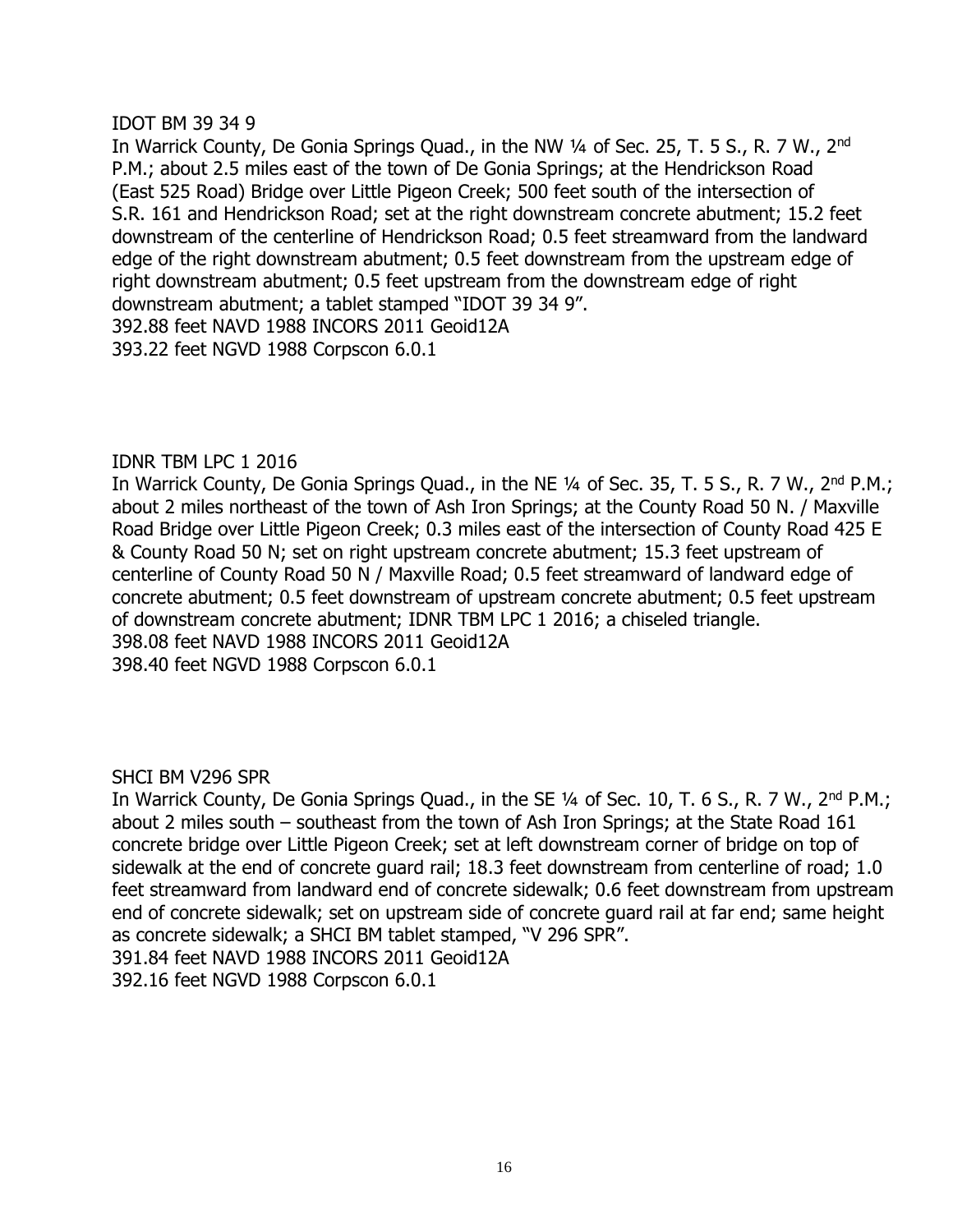# IDNR TBM LPC 2 2016

In Warrick County, De Gonia Springs Quad., in the SE 1/4 of Sec. 10, T. 6 S., R. 7 W., 2<sup>nd</sup> P.M.; about 2 miles south – southeast of the town of Ash Iron Springs; at the State Road 161 concrete bridge over Little Pigeon Creek; set at the right upstream corner of concrete bridge on top of concrete sidewalk; 15.5 feet upstream from centerline of road; 2.3 feet streamward from streamward end of right upstream concrete guard rail (rail is 3.3 feet above ground); 0.7 feet downstream from upstream face of concrete guard rail (rail is 1.5 feet above ground); 1.1 feet downstream from upstream end of concrete sidewalk; set on concrete sidewalk; IDNR TBM LPC 2 2016; a cut triangle.

390.21 feet NAVD 1988 INCORS 2011 Geoid12A 390.53 feet NGVD 1988 Corpscon 6.0.1

# SHCI BM V430 SPN

In Warrick / Spencer County, Richland City Quad., in the NE 1/4 of Sec. 30, T. 6 S., R. 7 W., 2<sup>nd</sup> P.M.; about 0.2 miles south of the town of Bullocktown along County Road 900 W; at the County Road 900 W concrete bridge over Little Pigeon Creek; set at left downstream concrete abutment; 50.0 feet upstream landward from intersection of County Road 900 W / 600 N; 16.0 feet downstream centerline of road; 4.4 feet landward from streamward end of concrete abutment; 6.7 feet streamward from landward end of concrete abutment; 0.6 feet upstream from downstream end of concrete abutment; a SHCI BM tablet stamped, "V430 SPN". 389.06 feet NAVD 1988 INCORS 2011 Geoid12A 389.37 feet NGVD 1988 Corpscon 6.0.1

# IDNR TBM LPC 3 2016

In Warrick / Spencer County, Yankeetown Quad., in the NE 1/4 of Sec. 1, T. 7 S., R. 8 W., 2<sup>nd</sup> P.M.; about 1.25 miles east along S. Boner Rd. from the town of Red Bush; at the S. Boner Rd. / CR 1000 W single lane steel truss bridge over Little Pigeon Creek; set at the left upstream concrete bridge deck / approach; 62.5' streamward from intersection of CR 1000 W & Boner Rd.; 7.4' upstream from centerline of bridge; 0.4' streamward from landward edge of concrete approach; 0.4' downstream from upstream edge of concrete approach; IDNR LPC 3 2016; a chiseled triangle.

383.49 feet NAVD 1988 INCORS 2011 Geoid12A 383.79 feet NGVD 1988 Corpscon 6.0.1